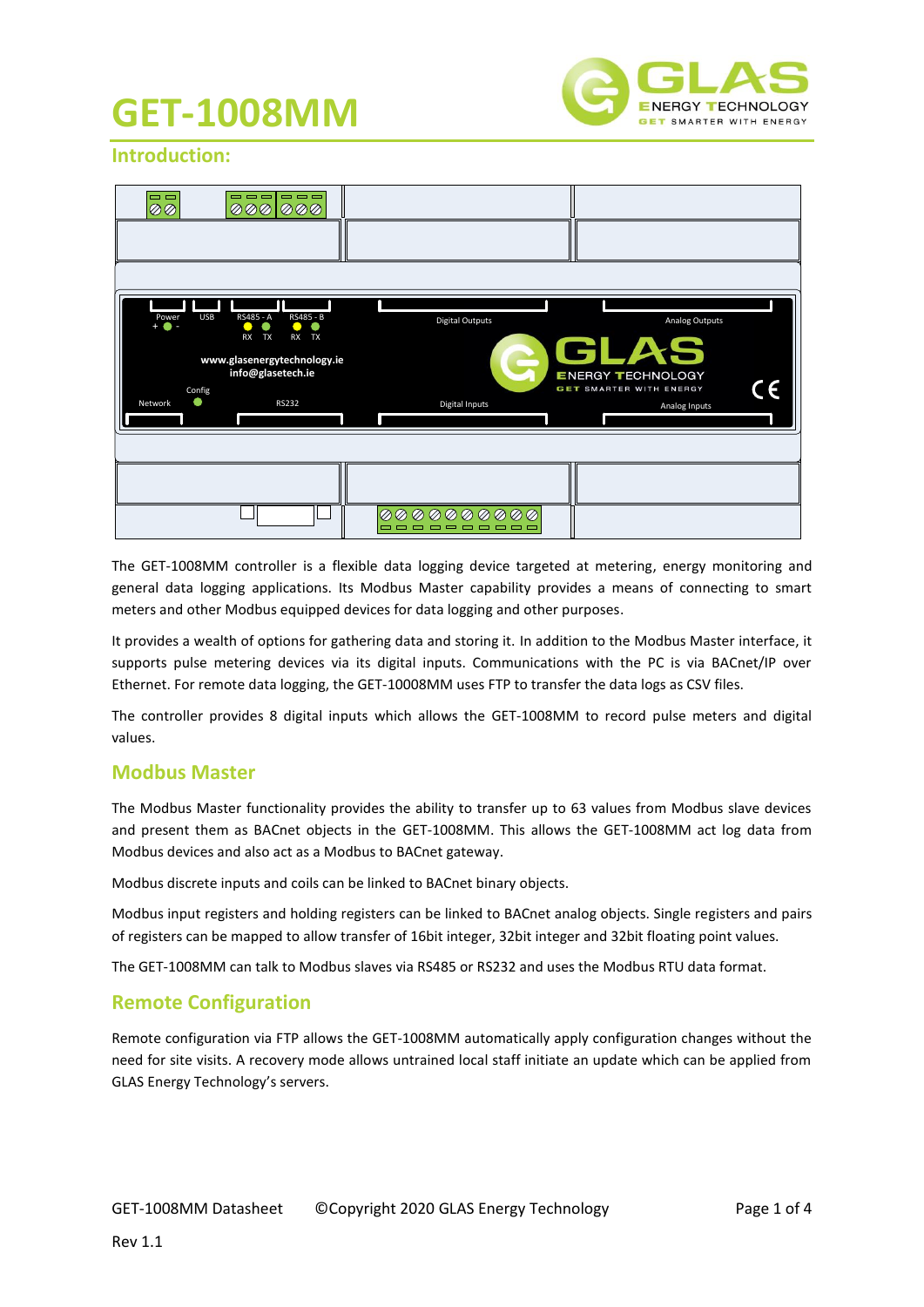

### **Trend logs**

The GET-1008MM provides trend log storage in battery backed RAM for between 8 and 63 values depending on the number of readings required per value. In non-grouped configurations, the following combinations of log numbers and lengths are supported:

Number of logs Readings per log Days stored (15min interval) 8 4000 41 10 3200 33 16 2000 20 20 1600 16 25 1280 13 32 1000 10 40 800 8

Grouping of trend logs can provide up to 63 logs of 1000 entries each with common time bases.

The on board Real Time Clock provides time stamping down to 1 second resolution for all trend log readings and the time can be synchronised to internet time servers for automatic time correction

### **Schedules**

The GET-1008MM supports 8 BACnet schedules with 10 switching times per day each. These can be used to provide time control of external devices via the digital outputs or can be used with the logged data to provide alerts for "out of hours" usage to help track leaks or energy wastage due to lights or equipment being left on for example.

### **BACnet support**

The GET-1008MM controller supports BACnet/IP communications. The following BACnet objects are supported:

Accumulators, Analog Inputs, Analog Values, Binary Inputs, Binary Values, Device, Schedules, Trend Logs The mapping of physical I/O points to BACnet objects is very flexible and supports the following combinations:

| <b>BACnet Object</b> | Possible Physical I/O                         |
|----------------------|-----------------------------------------------|
| Accumulator          | Pulse inputs, Modbus values                   |
| Analog Inputs        | Analog inputs, pulse inputs, Modbus values    |
| <b>Analog Values</b> | Analog inputs, pulse inputs, Modbus values    |
| <b>Binary Inputs</b> | Binary inputs, analog inputs                  |
| <b>Binary Values</b> | Binary outputs, analog outputs, Modbus values |

### **Inputs/Outputs**

8 Digital inputs – These can be used for normal digital input operation or for pulse counting.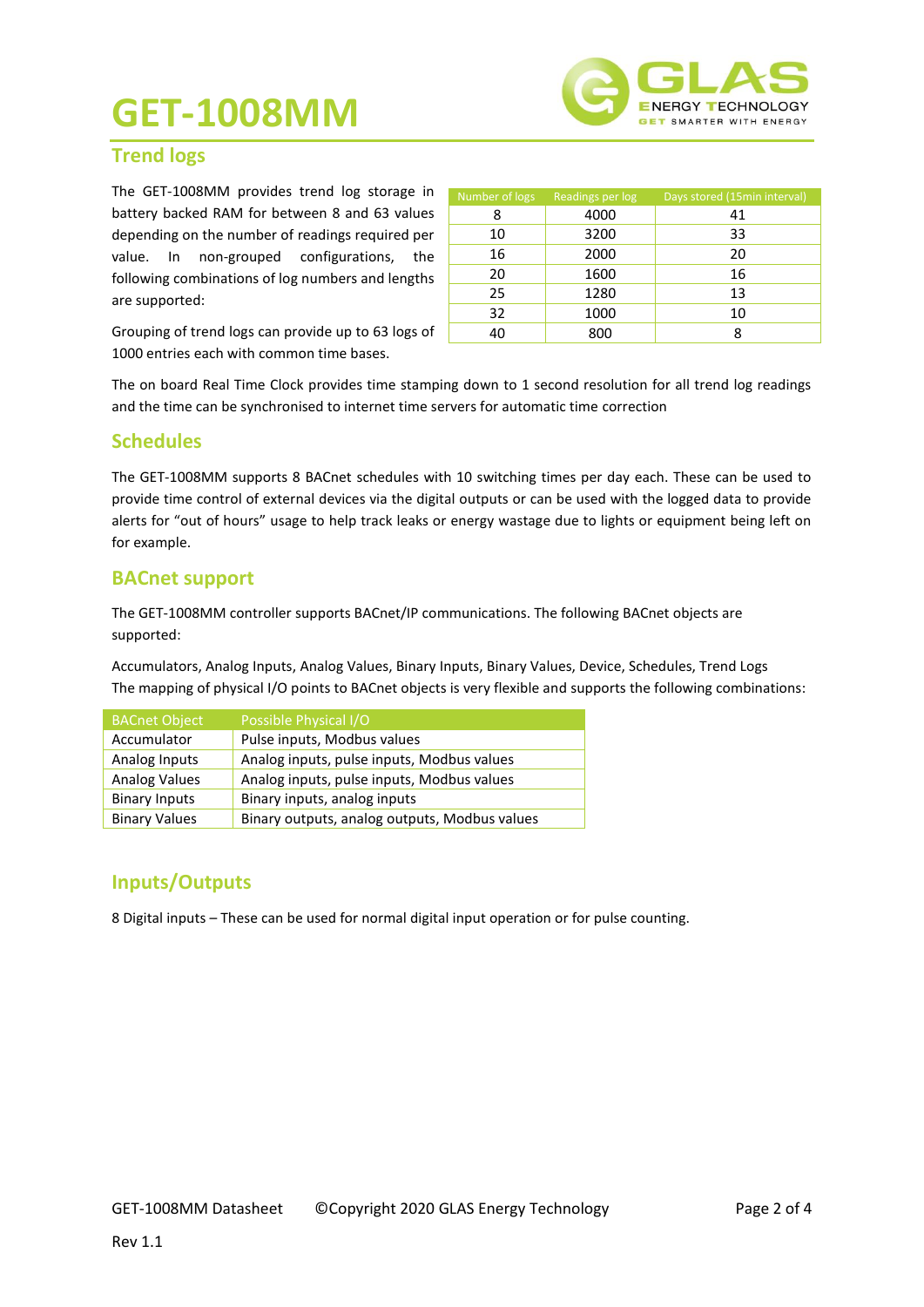

### **Communications Interfaces:**

The GET-1008MM comes equipped with a comprehensive collection of communications ports to ensure maximum flexibility.

| Port             | <b>Protocols</b>                                  |
|------------------|---------------------------------------------------|
| RS485 Port A     | <b>Modbus Master</b>                              |
| RS485 Port B     | BACnet MS/TP (firmware option)                    |
| <b>RS232</b>     | <b>Modbus Master</b>                              |
| Mini USB         | FTDI Serial interface for firmware upgrade        |
| Ethernet 10baseT | BACnet/IP, SMTP for email alerts, remote firmware |
|                  | upgrade                                           |

#### **LEDs**

There are several LEDs on board which indicate different statuses:

| LED                      | <b>Function</b>                                     |
|--------------------------|-----------------------------------------------------|
| Power                    | Green LED for power OK                              |
| ZigBee Status            | Green LED indicating status of ZigBee connection    |
| Config/Status            | Green LED. Flashes once per second in normal        |
|                          | operation and more frequently for fault indication. |
|                          | Also used when config button is pressed             |
| RS485 port A TX          | Green LED. Flashes for transmit data                |
| RS485 port A RX          | Yellow LED. Flashes for receive data                |
| RS485 port B TX          | Green LED. Flashes for transmit data                |
| RS485 port B RX          | Yellow LED. Flashes for receive data                |
| <b>Ethernet Link</b>     | Orange LED, Ethernet link up                        |
| <b>Ethernet Activity</b> | Green, flashes for network traffic                  |

## **Specifications:**

| Dimensions:                                         | 213mm x 110mm x 33mm                                                                                                                                                                                                                        |  |
|-----------------------------------------------------|---------------------------------------------------------------------------------------------------------------------------------------------------------------------------------------------------------------------------------------------|--|
| Mounting:                                           | DIN rail mounting or wall mounting via integral slots on base.                                                                                                                                                                              |  |
| <b>EMC Immunity:</b>                                | EN6100-4-2 (ESD), EN6100-4-3 (Radiated Immunity), EN6100-4-4 (EFT), EN6100-4-6<br>(Conducted Immunity). Additional shielding or filtering may be required for heavy<br>industrial environments. Maximum allowed cable lengths of 10m.       |  |
| <b>EMC</b> Emissions:                               | CISPR 22 Class B, FCC Part 15 Class B. Your results may vary, depending on your<br>application, so additional shielding or filtering may be needed to maintain the Class<br>B emission qualification. Maximum allowed cable lengths of 10m. |  |
| Power Supply:                                       | 12Vdc, 300mA                                                                                                                                                                                                                                |  |
| Fuse:                                               | 1000mA resettable.                                                                                                                                                                                                                          |  |
| <b>Operating Environment:</b>                       | 0°-50°C, Maximum Relative Humidity 70%                                                                                                                                                                                                      |  |
| The GET-1008MM is $\mathsf{C}\mathsf{E}$ qualified. |                                                                                                                                                                                                                                             |  |